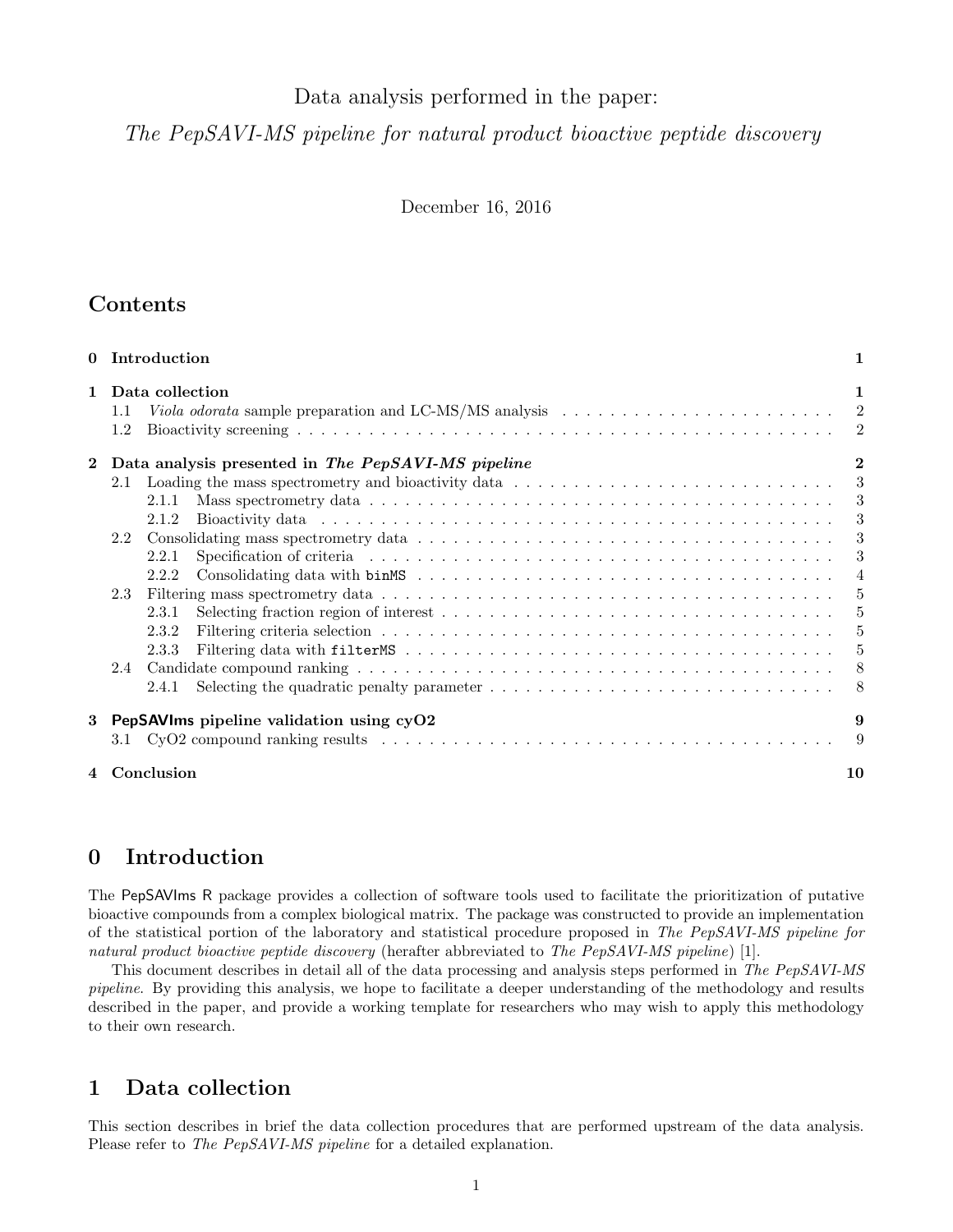## <span id="page-1-0"></span>1.1 Viola odorata sample preparation and LC-MS/MS analysis

V. odorata aerial tissue was aqueously extracted using size exclusion steps to selectively target AMP-like molecules. The resulting extract was crudely fractionated using strong cation exchange (SCX) chromatography for creation of the V. odorata peptide library. Bioactivity assays against a panel of microbial pathogens were performed using the generated peptide library. Each SCX fraction was then subject to nano-LC-ESI-MS/MS (Waters nanoAcquity UPLC coupled to an AB Sciex TripleTOF 5600) analysis. After the processing of this dataset, accurate intact mass and relative intensity information for peptide constituents contained within each fraction was obtained, resulting in 30,799 MS features for Viola odorata across the SCX fractions.

## <span id="page-1-1"></span>1.2 Bioactivity screening

Peptide libraries were assayed for growth inhibition against the following pathogens: E. coli (ec), E. faecium (ef) S. aureus (sa), K. pneumoniae (kp), A. baumannii (ab), P. aeruginosa (pa), E. cloacae (ecl), F. graminearum (fg), and cancer cell lines: breast cancer (bc), prostate cancer (pc) and ovarian cancer (oc). Library fractions were incubated with a microbial or cancer cell culture in a manner such that the presence of bioactive peptides in a given fraction will result in inhibition of culture growth during the incubation period. For bacterial assays, the remaining viable cells were quantified indirectly by spectrophotometric measurement of the irreversible intracellular bioreduction of resazurin. For anticancer bioactivity, cytotoxicity assays were performed using MTT-based assays to measure mitochondrial succinate dehydrogenase activity with absorbance measurements at 570 nm. Values for each fraction are compared to positive and negative controls containing a known therapeutic or water, respectively, to determine a percent activity of each library fraction, where a small value of remaining viable cells indicates high activity. Percent activity of each well was calculated using the formula:

percent activity = 
$$
\left(1 - \frac{\text{Response of fraction} - \text{Response of positive control}}{\text{Response of negative control} - \text{Response of positive control}}\right) \times 100
$$

where response refers to relative fluorescence units for antibacterial assays and absorbance for anticancer assays.

## <span id="page-1-2"></span>2 Data analysis presented in The PepSAVI-MS pipeline

This section describes all of the steps and shows the results of the data analyses performed in The PepSAVI-MS pipeline, as depicted in Figure [1.](#page-1-3) In this scenario, mass spectrometry abundance values for each compound across the SCX fractions are obtained using LC-MS/MS analysis as described in section [1.1,](#page-1-0) and is represented by the pink oval. The mass spectrometry data is consolidated via the binMS function, and the resulting consolidated data is filtered by the filterMS function.

Bioactivity data is collected as described in section [1.2,](#page-1-1) and is represented by the green oval. The bioactivity data is then then provided along with the consolidated and filtered data as inputs to the rankEN function, which calculates and returns the data analysis results.

Figure 1: Data analysis flow chart for the data analysis performed in The PepSAVI-MS pipeline

<span id="page-1-3"></span>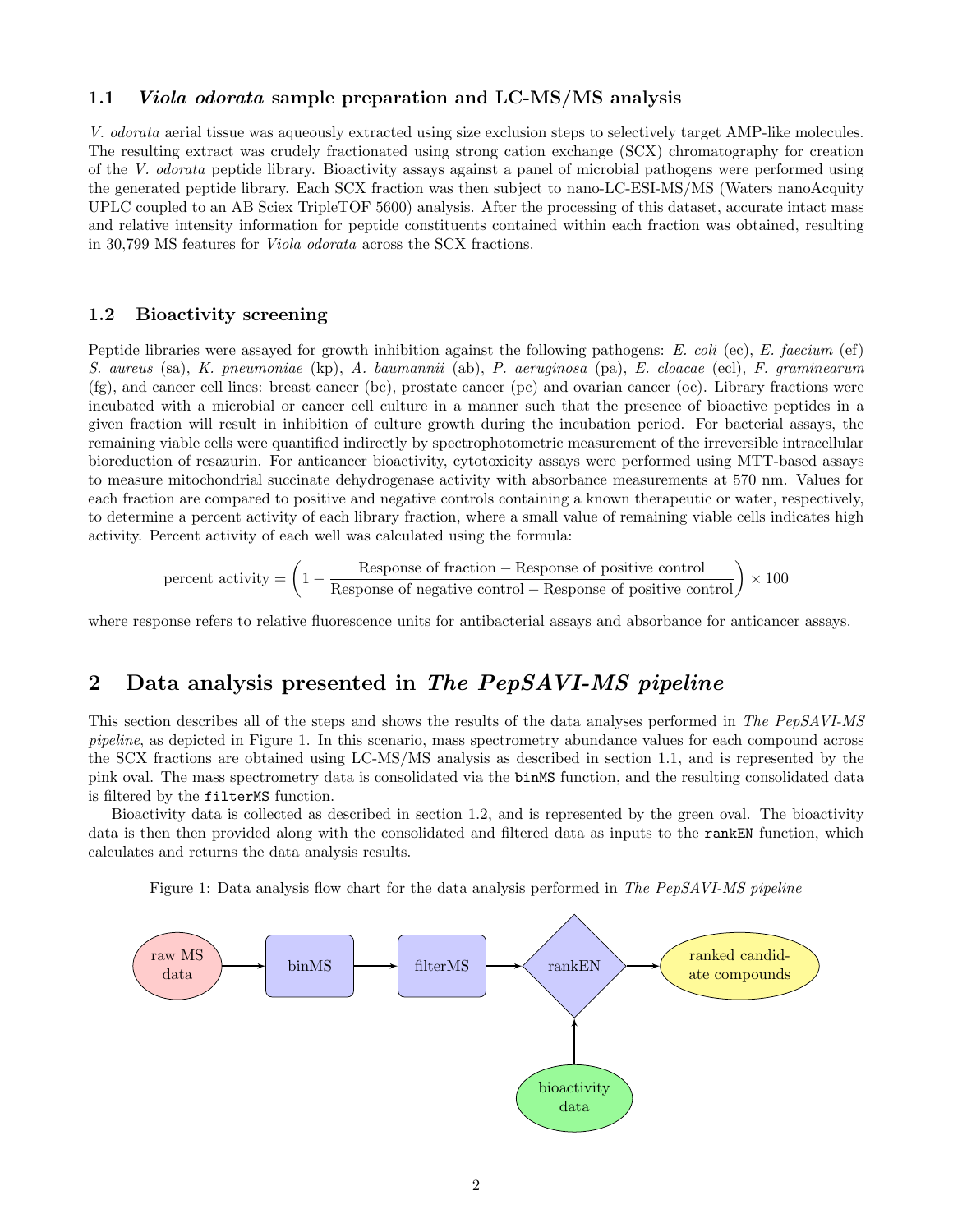## <span id="page-2-0"></span>2.1 Loading the mass spectrometry and bioactivity data

The first step in the data analysis is to load the mass spectrometry data collected for The PepSAVI-MS pipeline. The raw data produced by this method is stored as a comma-seperated values (csv) file. However, in order to minimize the size of the PepSAVIms package, we have removed the columns in the data corresponding to variables not used in the data analysis, and have converted the data to a compressed native R format. The values of the data relevent to this data analysis remain unchanged from their original form.

Readers who wish to obtain the data in its raw form may obtain the data as well as the R script used to convert the raw data into the form provided with the package from the PepSAVIms package developement repository located at <https://github.com/dpritchLibre/PepSAVI-MS> in the data-raw directory.

#### <span id="page-2-1"></span>2.1.1 Mass spectrometry data

The mass spectrometry data yielded intact mass and relative intensity information for peptide constituents contained within each library fraction; the analysis obtained 30,799 MS features for *Viola odorata* across fractions 1-43.

```
library(PepSAVIms)
# Load mass spectrometry data into memory
data(mass_spec)
```
#### <span id="page-2-2"></span>2.1.2 Bioactivity data

Peptide libraries were assayed for growth inhibition against the pathogens listed in Section [1.2.](#page-1-1) Three replicate observations were collected for each of the assays with the exception of  $F.$  graminearum, which had two replicates. The resulting percent activity of each fraction was quantified using cell viability assays, and the average response across all replicates was used for this analysis. Assays showing promising activity in the region of cyO2 elution include E. coli (ec), A. baumannii (ab), P. aeruginosa (pa), F. graminearum (fg), breast cancer (bc), prostate cancer (pc) and ovarian cancer (oc).

```
# Load bioactivity data into memory
data(bioact)
```
## <span id="page-2-3"></span>2.2 Consolidating mass spectrometry data

Now that the mass spectrometry data is loaded into memory, we begin data processing using PepSAVIms pipeline by consolidating MS features in the data believed to belong to the same compound. In this way, all of the abundance belonging to the same compound will be grouped together and thus resemble a more accurate depiction of the compound abundance accross SCX fractions. This is performed via the binMS function.

#### <span id="page-2-4"></span>2.2.1 Specification of criteria

The binMS function contains a number of criteria to exclude unwanted compounds and thereby restrict compounds to those of potential interest. Retention time limitations are put in place to eliminate background ions that are detected either before (equilibration) or after (wash) the gradient is applied; for the gradient performed in our laboratory, 14 and 45 minutes are appropriate retention time lower and upper bounds. Mass and charge limitations of 2 to 15 kDa and +2 to +10, respectively, were chosen to restrict compounds to the mass and charge ranges of known bioactive peptides.

MS features that satisfy this initial exclusion process are then consolidated when features are believed to belong to the same underlying compound. This consolidation step requires choices to be made through the specification of criteria deeming two MS features to be considered the same compound. An  $m/z$  difference of 0.05 Da was chosen for our data analysis to be the maximum difference for which two compounds could have in m/z to be considered to belong to the same compound. The value of 0.05 Da was chosen by performing multiple LC-MS runs studying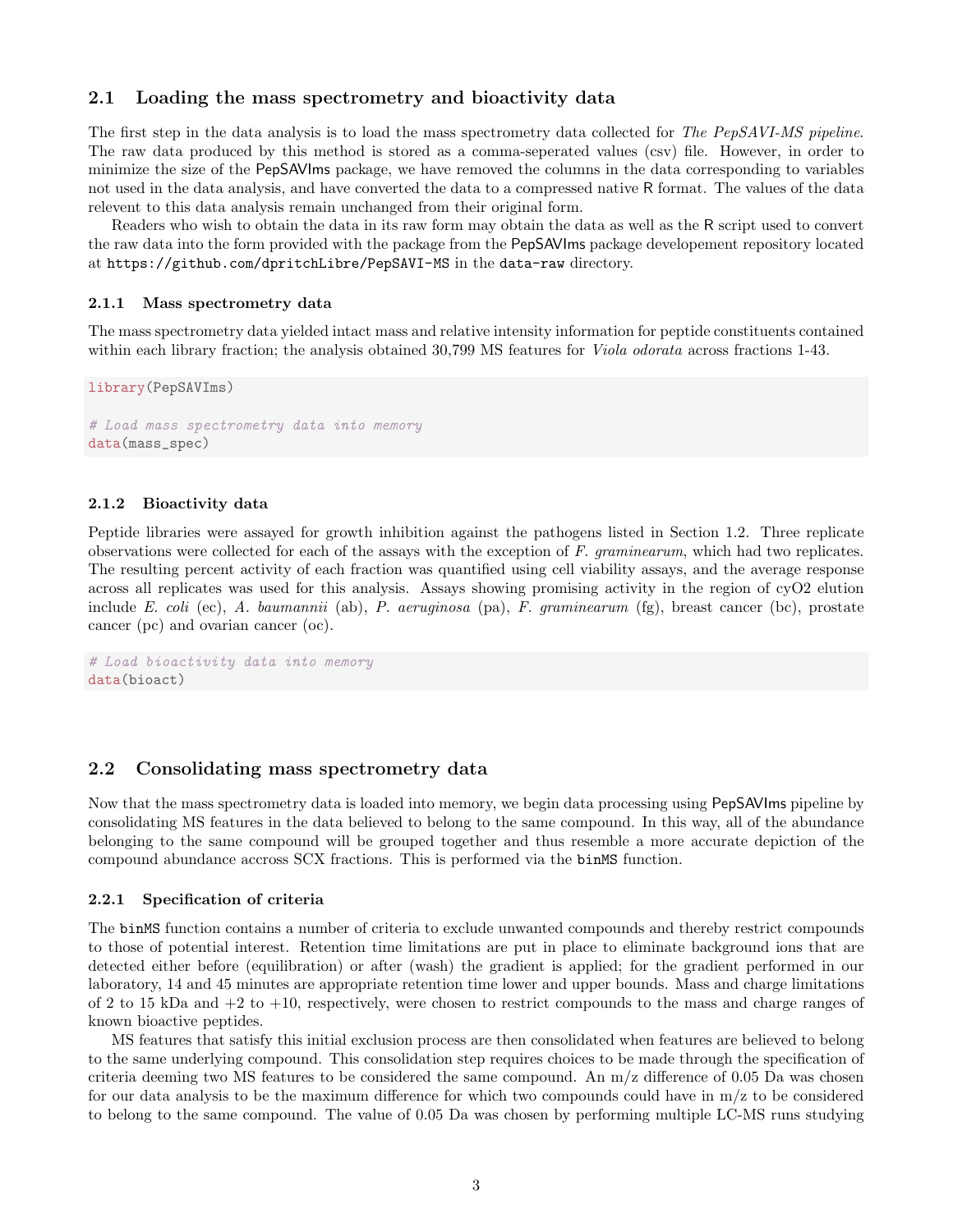the variation in the observations; this value was chosen so that fluctuations in mass accuracy and retention time for the test data allowed the same peak to be picked multiple times despite representing the same compound.

The other criterion that must be met for two MS feature observations to be considered to belong to the same compound is that the retention times for the two features cannot be more than a specified amount of time apart. For this analysis, because we used prior retention time alignment, we chose to allow all MS features that were below the threshold for m/z difference and had the same charge state to be considered to belong to the same compound. The option to effectively ignore this criterion is implemented by specifying the appropriate parameter to be equal to the run time, which in this case was 60 minutes (likewise, any value greater than 60 would have the same effect).

#### <span id="page-3-0"></span>2.2.2 Consolidating data with binMS

Here we perform the mass spectrometry consolidation prodedure, using the criteria as described in Section [2.2.1.](#page-2-4) We can see from the summary output below that in totality, the number of of candidate compounds has been reduced from an initial amount of 30,799 observations to 6,258 compounds.

The reduction of candidate compounds can be considered more granularly as occuring in two separate steps. The first is an exclusion process, and we can see that the number of elution levels that satisfied the criterion for time of peak retention, mass, and charge level were 26,387, 11,482, and 19,250 levels, respectively. The number of elution levels that satisfied all of the inclusion criteria was 10,902. Then the consolidation step consolidated those 10,902 elution levels into 6,258 candidate compounds.

```
# Perform mass spectrometry levels consolidation
bin_out <- binMS(mass_spec = mass_spec,
                m\text{toz} = \text{m}/\text{z}",
                charge = "Charge",
                mass = "Mass",time_peak_reten = "Reten",
                ms_inten = NULL,
                time_range = c(14, 45),
                mass_range = c(2000, 15000),
                charge_range = c(2, 10),
                mtoz_diff = 0.05,
                time\_diff = 60# Show some summary information describing the consolidation process
summary(bin_out)
##
## The inclusion criteria was specified as follows:
## ------------------------------------------------
## time of peak retention: between 14 and 45
## mass: between 2,000 and 15,000
## charge: between 2 and 10
##
## m/z levels were consolidated when each of the following criteria were met:
## --------------------------------------------------------------------------
## m/z levels were no more than 0.05 units apart
## the time peak retention occured no farther apart than 60 units
## the charge states were the same
##
## The mass spectrometry data prior to binning had:
## ------------------------------------------------
## 30,799 m/z levels
##
## The number of remaining m/z levels after filtering by the inclusion criteria was:
## -----------------------------------
## time of peak retention: 26,387
## mass: 11,482
```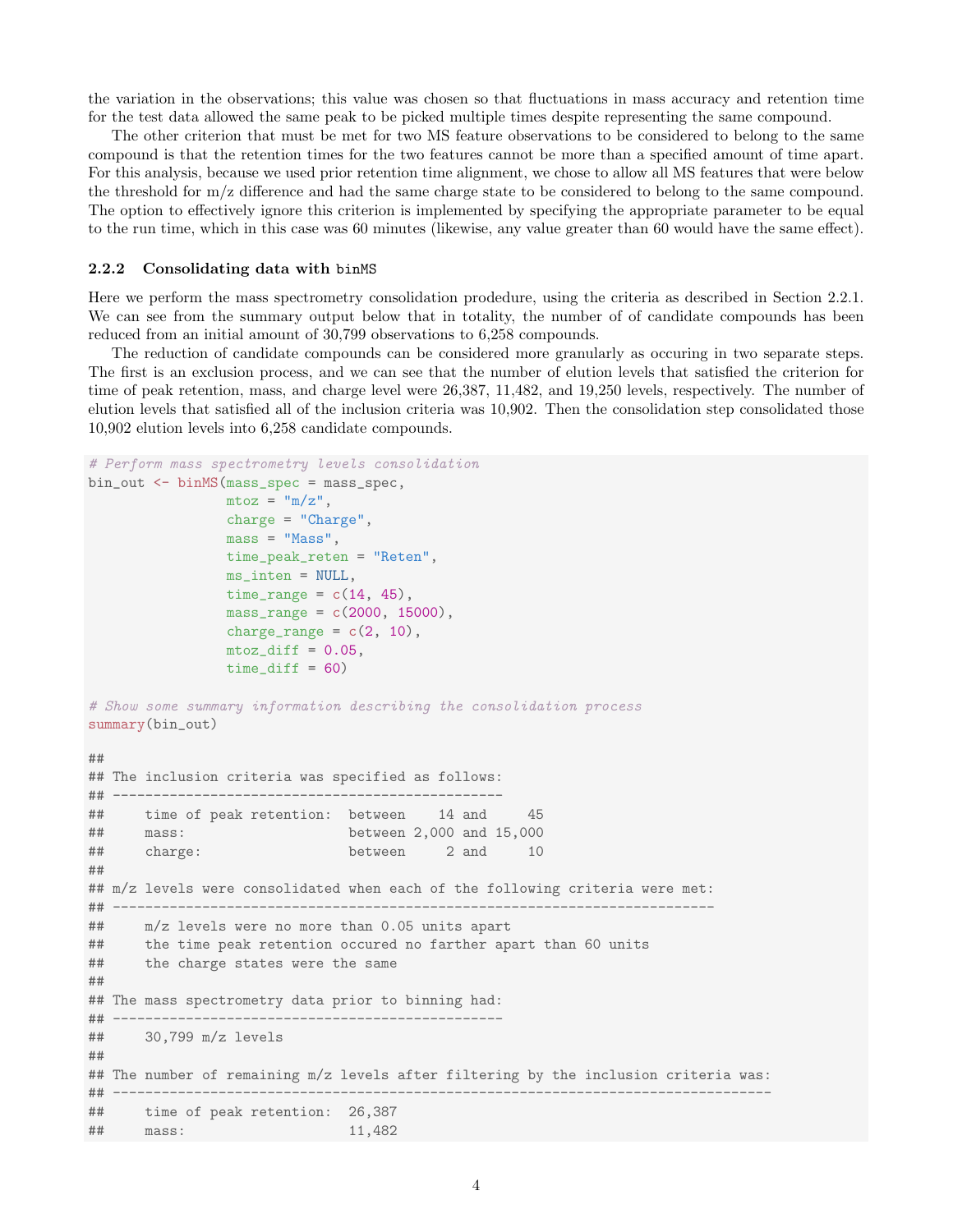```
## charge: 19,250
## satisfied all: 10,902
##
## After consolidating the m/z levels, there were:
## -----------------------------------------------
## 6,258 levels
```
### <span id="page-4-0"></span>2.3 Filtering mass spectrometry data

The next step in the PepSAVIms pipeline is to remove any potential candidate compounds with observed abundances for which it is unlikely that they might be a compound with an effect on the observed bioactivity. This step is performed by the filterMS function.

#### <span id="page-4-1"></span>2.3.1 Selecting fraction region of interest

Bioactivity regions of interest are selected based on each individual bioactivity data set. Because of the crude nature of SCX, a given peptide should elute over a minimum of three fractions in a Gaussian manner. Because mass spectrometry is more sensitive than the bioactivity assays, the defined bioactivity region can extend 1-2 fractions beyond the visible activity range on either end. The bioactivity regions for each species that were deemed to be active are depicted by blue bars in Figure [2.](#page-5-0) The regions chosen for each bioactivity data ranged from a size of as small as 3 fractions to as large as 6 fractions, and each region was contained within the window of fractions 17-25.

For typical analyses we recommend filtering the MS dataset using the region chosen as dictated by the bioactivity data (as described above). However, for the analysis performed for The PepSAVI-MS pipeline, for simplicity of presentation and since a single region rather tightly encapsulates the chosen region for all of the bioactivity datasets, we simply filtered the MS dataset with the region chosen to be the smallest one that included the chosen region for every individual datset, namely fractions 17-25.

#### <span id="page-4-2"></span>2.3.2 Filtering criteria selection

In addition to selecting the region of interest for which to filter by, we must also specify a bordering region; this is the region that we consider when filtering for candidate compounds by criterion 3: a candidate compound's elution in the bordering region cannot be greater than a specified proportion of its maximum abundance, and criterion 4: a candidate compound must have a nonzero level of elution in the right adjacent fraction to the fraction with the maximum elution. For the data analysis performed for The PepSAVI-MS pipeline, we specified the most conservative choice for bordering region, which is that every fraction not in the region of interest is to be considered the bordering region.

Another criterion that we filter by is that a candidate compound may not by more abundant in the bordering region than some specified proportion of its maximum abundance in the region of interest. Allowing for a small nonzero elution outside of the region of interest accounts for small fluctations from absolute 0 that are most likely due to noise in the instrumentation readings. The allowable proportion of abundance relative to the maximum is data dependent; we selected a value of 0.01 by inspecting the distribution of MS features in the data that fit the profile of what we might expect for a compound with an effect on bioactivity levels in the region.

Another filtering criterion that we consider for a candidate compound is a minimum value for the maximum intensity value over the LC-MS profile. This level should be chosen to reflect the appropriate amount of noise apparent in the instrumentation; for our analysis we selected 1000 Da as an appropriate value.

Finally, an option to filter the data by a maximum allowed charge state is included in the pipeline. This has already been considered in the consolidation step, but is included in the filtering step in the event that researcher does not wish to use the binMS consolidation function with the data analysis in hand. We selected a maximum charge state of  $+10$ , consistent with our choice in Section [2.2.1.](#page-2-4)

#### <span id="page-4-3"></span>2.3.3 Filtering data with filterMS

Here we perform the filtering operation to remove any potential candidate compounds with observed abundances for which it is scientifically unlikely that they might be a compound with an effect on bioactivity via the filterMS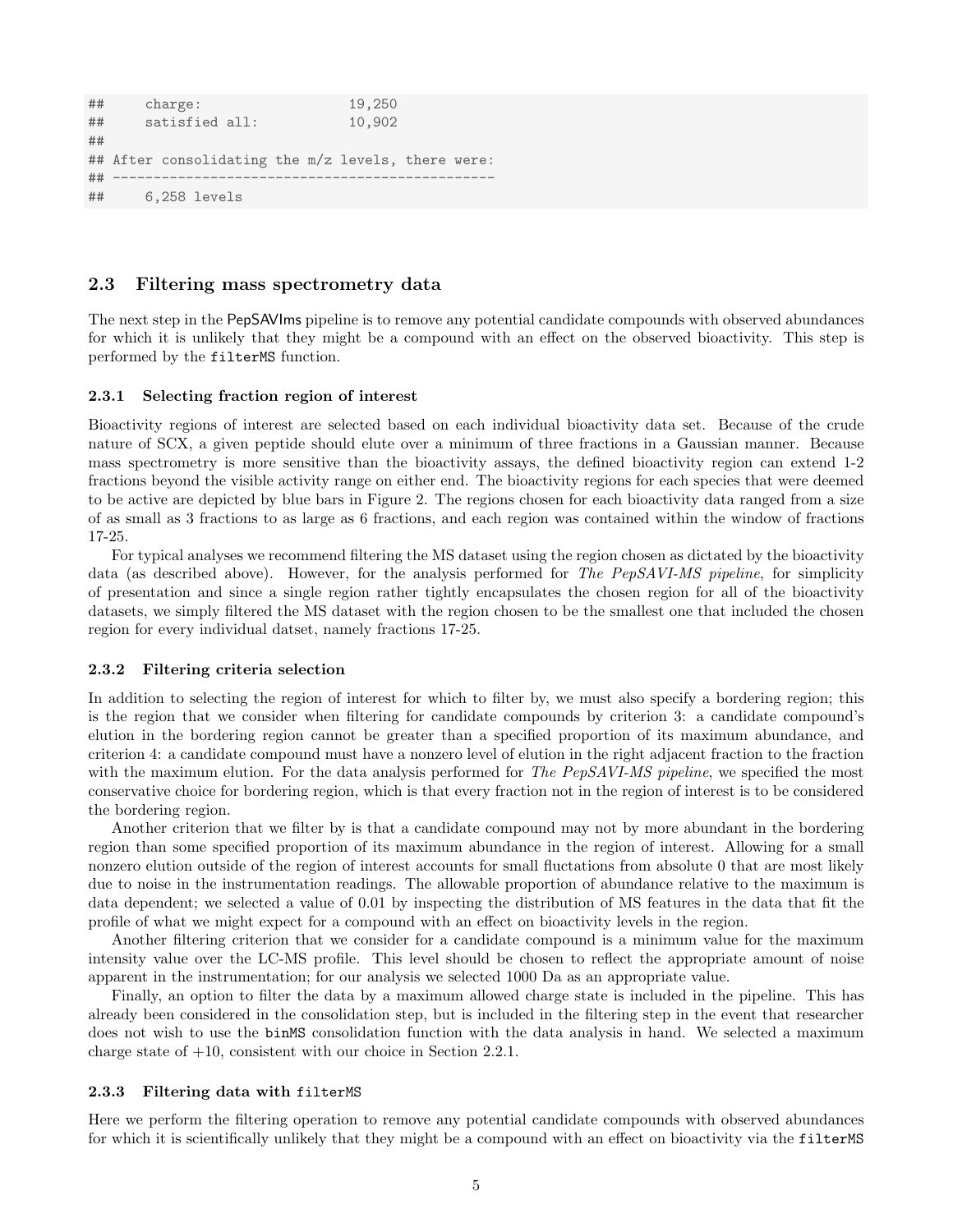<span id="page-5-0"></span>

Figure 2: Viola odorata peptide library bioactivity against all pathogens in which strong activity was seen in the region of cyO2 elution. Average percentage of activity values for each fraction are plotted with error bars representing +1 standard deviation. The fractions selected as the region of interest are shown using blue bars. (note that this figure was not created using PepSAVIms or R)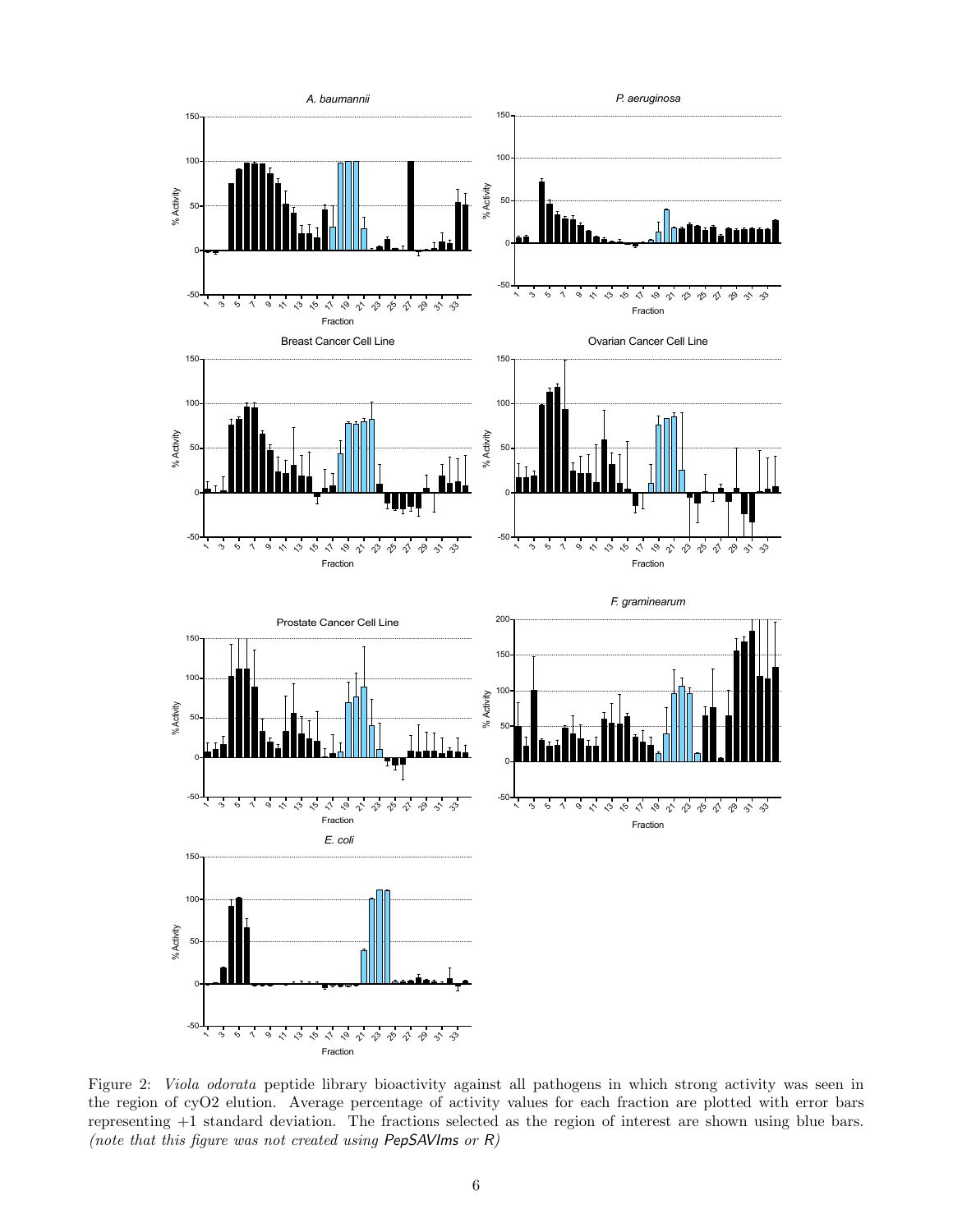function. We can see from the summary output below that 3,428 compounds satisfied criterion 1, 3,428 compounds satisfied criterion 2, 3,428 compounds satisfied criterion 3, 3,428 compounds satisfied criterion 4, and 3,428 compounds satisfied criterion 5 (see The PepSAVI-MS pipeline or the binMS documentation for a description of the criteria). In total, 225 compounds satisfied each each of the 5 criteria.

```
# Perform mass spectrometry levels filtering
filter_out <- filterMS(msObj = bin_out,
                      region = paste0("V0" , 17:25),
                      border = "all",
                      bord_ratio = 0.01,
                      min\_inten = 1000,
                      max_c hg = 10# Show summary information describing the filtering process
summary(filter_out)
##
## The region of interest was specified as (9 fractions):
## ------------------------------------------------------
## 20150207_CLK_BAP_VO_17
## 20150207_CLK_BAP_VO_18
## 20150207_CLK_BAP_VO_19
## 20150207_CLK_BAP_VO_20
## 20150207_CLK_BAP_VO_21
## 20150207_CLK_BAP_VO_22
## 20150207_CLK_BAP_VO_23
## 20150207_CLK_BAP_VO_24
## 20150207_CLK_BAP_VO_25
##
## The bordering regions were specified as "all"
## ---------------------------------------------
## * fraction names omitted for brevity *
##
## The filtering criteria was specified as:
## ----------------------------------------
## minimum intensity: 1,000
## maximum charge: 10
## bordering region ratio: 0.01
##
## The mass spectrometry data prior to filtering had:
## --------------------------------------------------
## 6,258 compounds
## 34 fractions
##
## Individually, each criterion reduced the 6,258 m/z levels to the following number:
## ----------------------------------------------------------------------------------
## criterion 1: 3,428 (fraction with max. abundance is in region of interest)
## criterion 2: 1,080 (fractions in bordering region have < 1% of max. abundance)
## criterion 3: 2,818 (nonzero abundance in right adjacent fraction to max.)
## criterion 4: 4,012 (at least 1 intensity > 1,000 in region of interest)
## criterion 5: 6,258 (must have charge <= 10)
##
## The total number of candidate compounds was reduced to:
## -------------------------------------------------------
## 225
```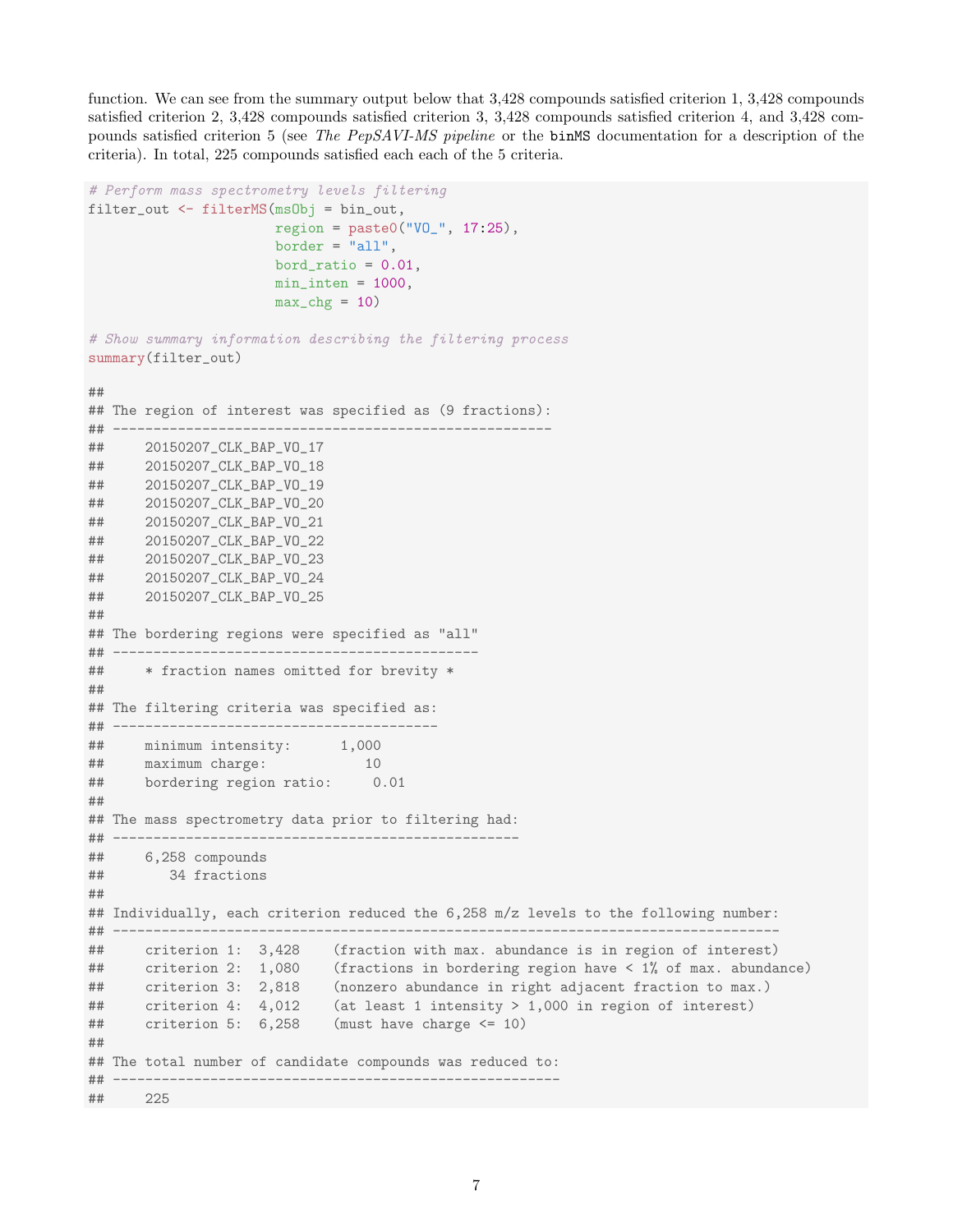## <span id="page-7-0"></span>2.4 Candidate compound ranking

In this section potential candidate compounds are ranked with the goal of facilitating the investigation of compounds with a deleterious effect on each of the bioactivity peptide libraries via the rankEN function. For each library the mass spectrometry data remains the same. Also note that the region of interest changes over the peptitde libraries according to the selections shown in Figure [2.](#page-5-0)

#### <span id="page-7-1"></span>2.4.1 Selecting the quadratic penalty parameter

The rankEN function works by selecting a choice of quadratic penalty parameter, and for fixed value of quadratic penalty parameter tracking the order in which the coefficients corresponding to candidate compounds first become nonzero along the elastic net  $\lbrack 2 \rbrack$  path as the  $\ell_1$  penalty parameter changes. Then it is presumed that compounds with corresponding coefficients that become nonzero earlier in the path may be better candidates for having an effect on bioactivity levels then those with corresponding coefficients that become nonzero later in the path. To select a quadratic penalty parameter we recommend a small nonzero value with the thought that being near to the lasso penalty [\[3\]](#page-9-3) we might achieve good behavior in terms of variable selection. The reason for not choosing a penalty of 0 is that in that case the elastic net reduces to the lasso model, which can have no more than one less than the number of bioactivity data points of nonzero coefficients, and thus severly reduces the size of the list of candidate compounds generated by this approach. We also note that we do not consider this choice to be data-driven; for our analysis we chose a value of 0.001.

```
# Rank the candidate compounds using the ranking procedure for each of the
# bioactivity datasets
rank\_oc \leq rankEN(msgObj \qquad = filter\_out,bioact = bioact;
                region_m s = paste0("V0" , 18:22),
                 region_bio = paste0("VO_", 18:22),
                lambda = 0.001)rank_bc <- rankEN(msObj = filter_out,
                 bioact = bioact$bc,
                region_{ms} = paste0("V0" , 18:22),region\_bio = paste0("V0" , 18:22),
                 lambda = 0.001rank_pc <- rankEN(msObj = filter_out,
                 bioact = bioact$pc,
                 region_{ms} = paste0("V0" , 18:23),region\_bio = paste0("V0" , 18:23),
                 lambda = 0.001rank_ab <- rankEN(ms0bj = filter_out,
                bioact = bioact$ab,
                 region_m s = paste0("V0" , 17:21),
                 region\_bio = paste0("VO", 17:21),
                 lambda = 0.001)rank_p a \leq rankEN(msgObj \qquad = filter_out,bioact = bioact$pa,
                 regionms = paste0("V0", 18:21),
                 region\_bio = paste0("V0" , 18:21),
                 lambda = 0.001rank_ec <- rankEN(msObj = filter_out,
                 bioact = bioact;
                 region_m s = paste0("V0" , 18:25),
```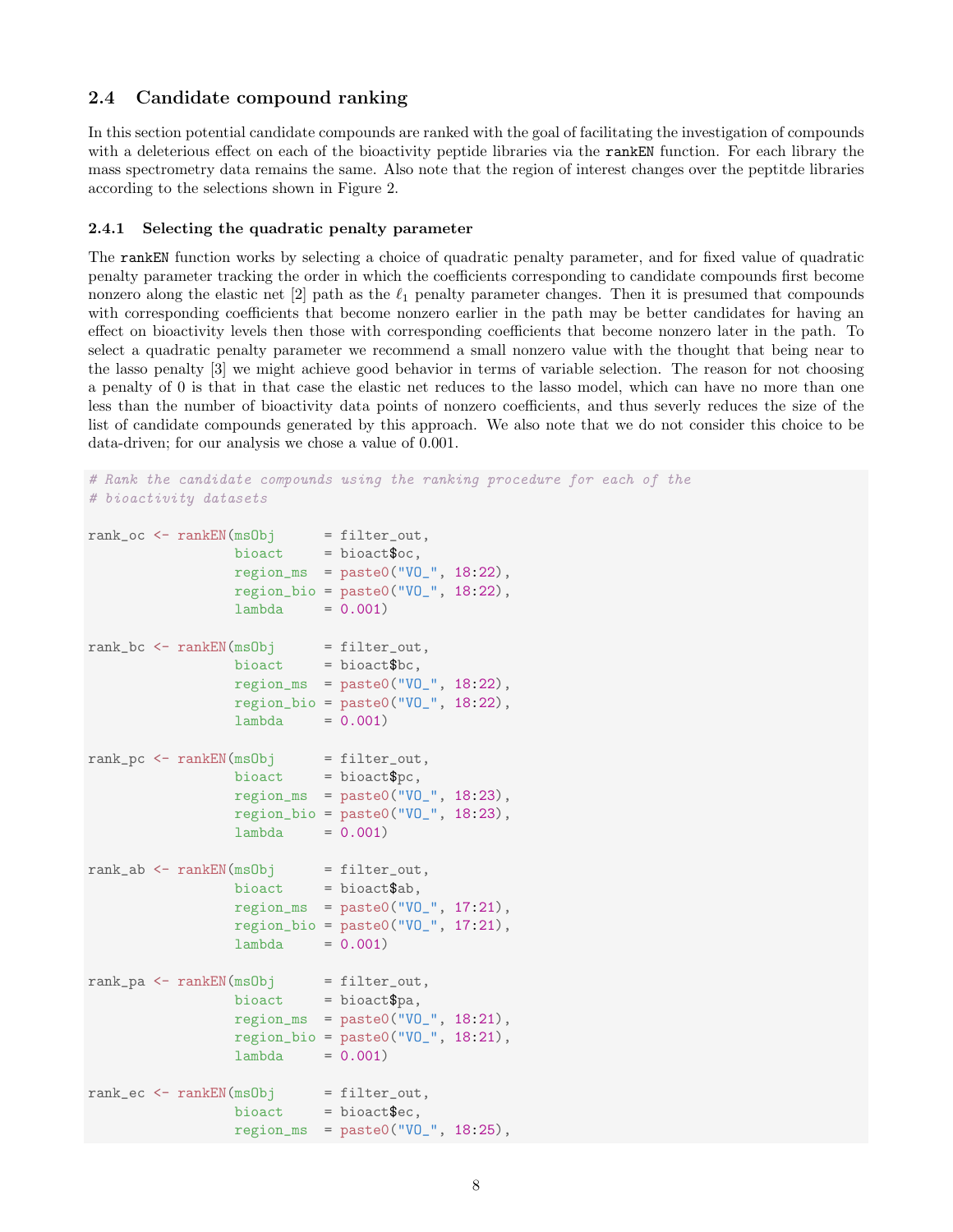```
region\_bio = paste0("VO." 18:25),lambda = 0.001rank_f g \leftarrow rankEN(msObj \qquad = filter\_out,bioact = bioact$fg,
                  region_m s = paste0("V0" , 19:24),
                  region\_bio = paste0("V0" , 19:24),
                  lambda = 0.001)
```
# <span id="page-8-0"></span>3 PepSAVIms pipeline validation using cyO2

To validate this pipeline, we demonstrate successful detection and identification of a known AMP from the botanical species *Viola odorata. Viola odorata*, commonly known as sweet violet, contains many cyclotides - including cycloviolacin O2 (cyO2). CyO2 is a small, cysteine rich cyclotide comprised of 30 amino acids (MWmonoisotopic: 3138.37 Da), which has been shown to have diverse activity against many Gram-negative bacteria  $(E. \text{ coli}, K. \text{preumoniae}$ , and P. aeruginosa), as well as several cancer cell lines. Here, we demonstrate successful detection, prioritization, and identification of cyO2 as a means of validating the use of this statistical analysis approach for bioactive peptide discovery.

## <span id="page-8-1"></span>3.1 CyO2 compound ranking results

Each of the R objects created in Section [2.4](#page-7-0) contains a ranking of the candidate compounds obtained using the procedure. The ranked compounds' m/z values are provided in the mtoz element of the rankEN object, while the ranked compounds' corresponding charge values are found in the charge element (we can also obtain the m/z and charge values through the extract\_ranked function).

The exact m/z and charge values for cyO2 were obtained by comparing the candidate compounds list after the consolidation and filtering process to the known range of values; the m/z and charge pairs corresponding to cyO2 were determined to be (1047.4898, 3), and (1570.2414, 2) in our data. Thus the R function find\_cy02\_rank shown below returns a vector of the rankings of each charge state of cyO2.

From the output below we see that for the E. coli, and breast cancer data sets, at least one charge state corresponding to  $\text{cvO2}$  is identified in the first 20 candidate compounds. For the A. baumannii, P. aeruginosa, and prostate cancer data cets, CyO2 is identified in the first 50 compounds; and for the F. graminearum and ovarian cancer data sets cyO2 is identified in the first 100 compounds.

```
# Function to find the rank of cyO2 compounds
find_cyO2_rank <- function(rankEN_obj) {
    # The m/z values for the two incarnations of cyO2
   mval1 <- 1047.4897758000001886
    mval2 <- 1570.2413587500000176
    # Find the indices (corresponding to the ranks) of the cyO2 incarnations
          which((rankEN_obj$mtoz == mval1 & rankEN_obj$charge == 3) |
                (rankEN_obj$mtoz == mval2 & rankEN_obj$charge == 2))
}
# List the ranks for cyO2
lapply(list(ab=rank_ab, bc=rank_bc, ec=rank_ec, fg=rank_fg,
            oc=rank_oc, pa=rank_pa, pc=rank_pc),
       find_cyO2_rank)
## $ab
## [1] 23
##
```